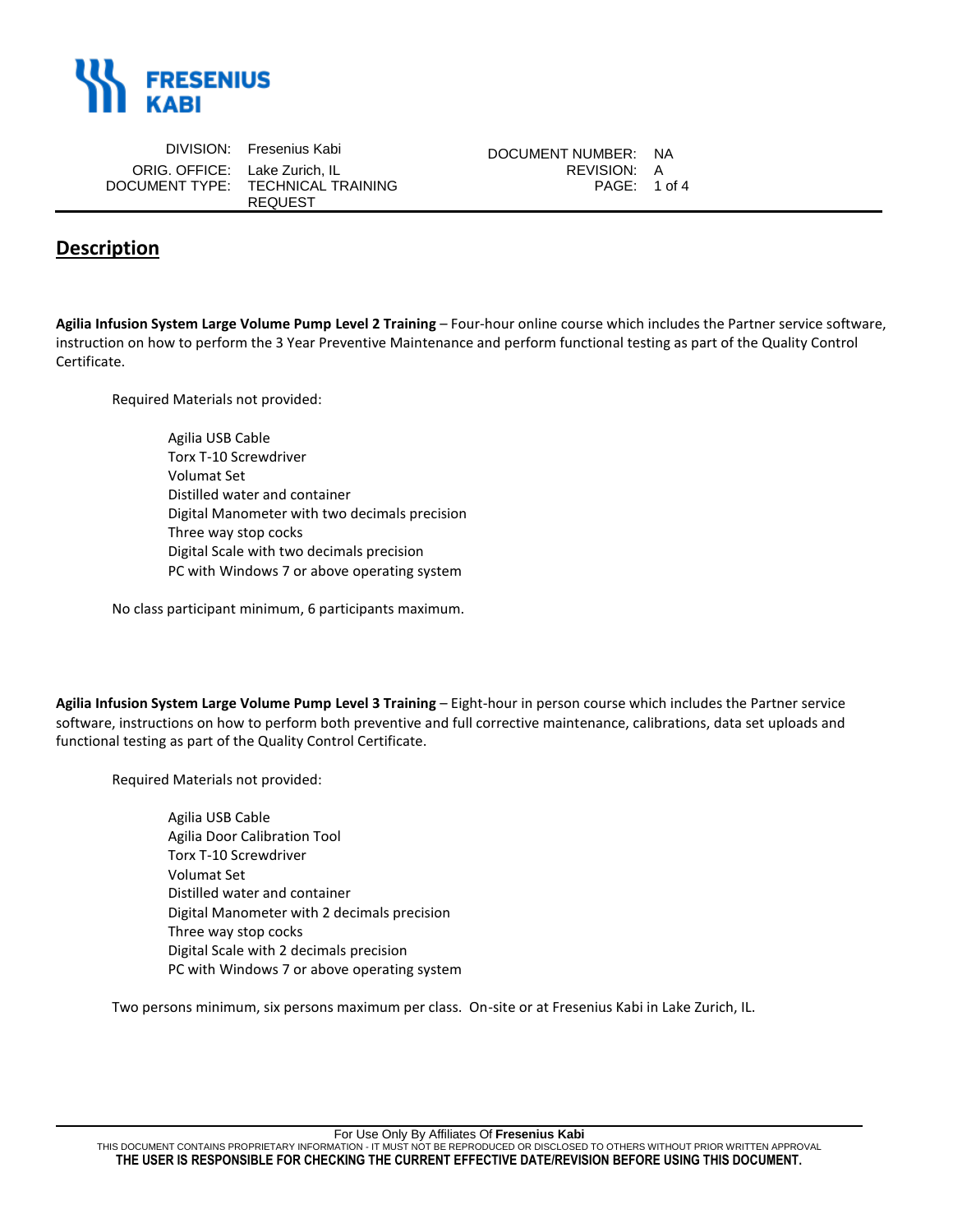

|                               | DIVISION: Fresenius Kabi          | DOCUMENT NUMBER: NA |  |
|-------------------------------|-----------------------------------|---------------------|--|
| ORIG. OFFICE: Lake Zurich. IL |                                   | REVISION: A         |  |
|                               | DOCUMENT TYPE: TECHNICAL TRAINING | PAGE: 2 of 4        |  |
|                               | REQUEST                           |                     |  |

### **Registration**

The minimum number of participants required for training is two, with a maximum of six attendees. Registrations are made on a "first in – first served" basis.

Fresenius Kabi reserves the right to cancel classes due to insufficient enrollment.

By signing this document, the attendee confirms his/her participation to the training.

In case of cancellation within 2 weeks before the start date, a cancellation fee of \$500 will be invoiced to the attendee based on the training costs.

The training confirmation will be sent 2 weeks before the start date of the training if the minimum number of participants has been met.

Once this final confirmation is sent, the scheduled training dates will be firm, provided, in the event of an unforeseen event, Fresenius Kabi retains the right to cancel and reschedule such training at any time. Further provided that in such case, participant shall not be subject to any cancellation fee otherwise described in this document.

## **Training fees**

All direct costs related to training (Excluding Hotel and transportation) of Distributor's or Customer's Engineers will be charged according to common agreement (Business contract).

Training Fee's: \$1500.00/day/person unless otherwise stated. See table below for the length of class:

|                                 | <b>Comments</b>           |                             |                                     | Cost per                            |         |
|---------------------------------|---------------------------|-----------------------------|-------------------------------------|-------------------------------------|---------|
| <b>Description</b>              | Length of<br><b>Class</b> | <b>Location of Training</b> | <b>Minimum Class</b><br><b>Size</b> | <b>Maximum Class</b><br><b>Size</b> | person  |
| Agilia Volumat Level 3          | 1 day                     | Lake Zurich, IL             | $\Omega$                            |                                     | \$1,500 |
| Agilia Volumat Level 3          | 1 day                     | <b>Customer Locatioin</b>   |                                     |                                     | \$2,000 |
| Agilia Volumat Level 2 (PM)     | 4 hours                   | Online                      |                                     |                                     | \$750   |
| Recertification Basic (RCBASIC) |                           |                             |                                     |                                     | \$500   |
| Recertification Comp (RCCOMP)   |                           |                             |                                     |                                     | \$1,500 |

# **Tools**

At a minimum, the proprietary tools required to service the Agilia Volumat MC must be purchased.

The **Agilia USB Cable – Z073550** and the **Door tool – Z067060** are proprietary tools and are needed to service and PM the device. A pressure gauge capable of reading to two digits below the decimal, an empty syringe and two three-way stop cocks are also needed for a test setup in addition to a weight scale to determine volume accuracy. A Torx T-10 screw driver or bit are also needed to remove screws.

For Use Only By Affiliates Of **Fresenius Kabi**

THIS DOCUMENT CONTAINS PROPRIETARY INFORMATION - IT MUST NOT BE REPRODUCED OR DISCLOSED TO OTHERS WITHOUT PRIOR WRITTEN APPROVAL **THE USER IS RESPONSIBLE FOR CHECKING THE CURRENT EFFECTIVE DATE/REVISION BEFORE USING THIS DOCUMENT.**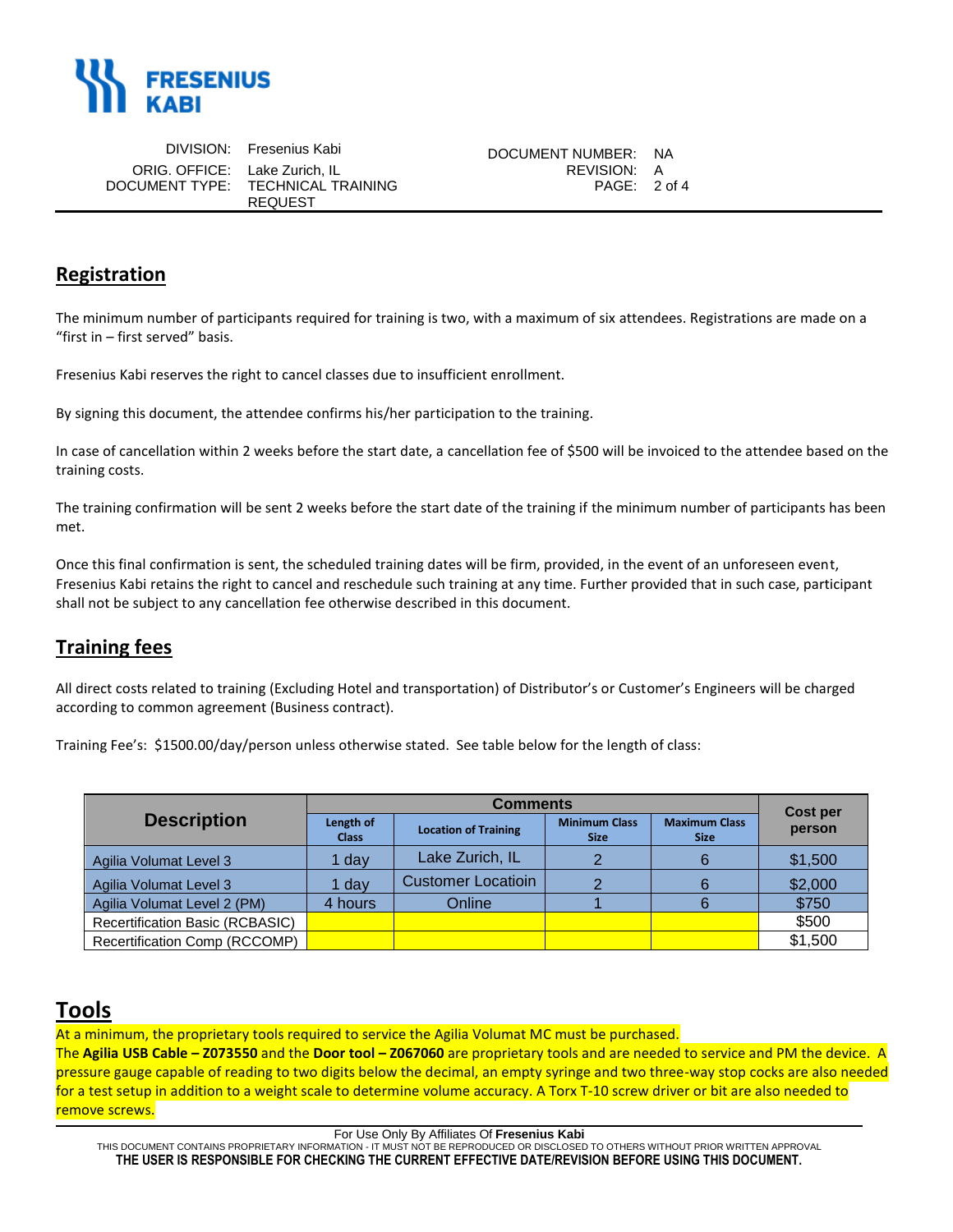

ORIG. OFFICE: Lake Zurich, IL DOCUMENT TYPE: TECHNICAL TRAINING

REQUEST

DIVISION: Fresenius Kabi DOCUMENT NUMBER: NA<br>2. OFFICE: Lake Zurich. IL PAGE: 3 of 4

# **Information Regarding Training in Lake Zurich, IL**

#### **Hotels**

Recommended hotels are:

| Holiday Inn - Lake Zurich location           | $(4.2 \text{ miles})$ |
|----------------------------------------------|-----------------------|
| Hampton Inn and Suites - Deer Park location  | $(4.8$ miles)         |
| Staybridge Suites - Lincolnshire location    | $(5.9$ miles)         |
| DoubleTree by Hilton - Mundelein location    | $(6.0$ miles)         |
| Springhill Suites - Lincolnshire location    | $(6.2$ miles)         |
| Courtyard Marriott - Lincolnshire location   | $(6.2$ miles)         |
| Holiday Inn Express - Palatine location      | $(7.1 \text{ miles})$ |
| Courtyard Marriott - Arlington Heights North | $(8.0$ miles)         |
|                                              |                       |

#### **Flights**

Recommended airport: Chicago O'hare Airport (roughly 30 minutes away)

Flights booking must be made according to training agenda.

Please keep in mind that travel from office to airport can sometimes take up to 2 hour drive + check-in and security control time, so if the training finishes at 16:00, you should not book any flight before 18:30.

#### **Food**

Lunch is provided during the training at the Fresenius Kabi location. It is important for the company to know in advance if the attendee has any food restriction/s (vegetarian, allergy…).

#### **Dress Code**

According to Fresenius Kabi dress code: Business casual with no blue jeans, except for Friday.

#### **Overall Comments**

Not included in class price: Flight, accommodations, meals, and tools needed for repairs after training (tools used during training are provided)

\*Training prices are subject to change.

THIS DOCUMENT CONTAINS PROPRIETARY INFORMATION - IT MUST NOT BE REPRODUCED OR DISCLOSED TO OTHERS WITHOUT PRIOR WRITTEN APPROVAL **THE USER IS RESPONSIBLE FOR CHECKING THE CURRENT EFFECTIVE DATE/REVISION BEFORE USING THIS DOCUMENT.**